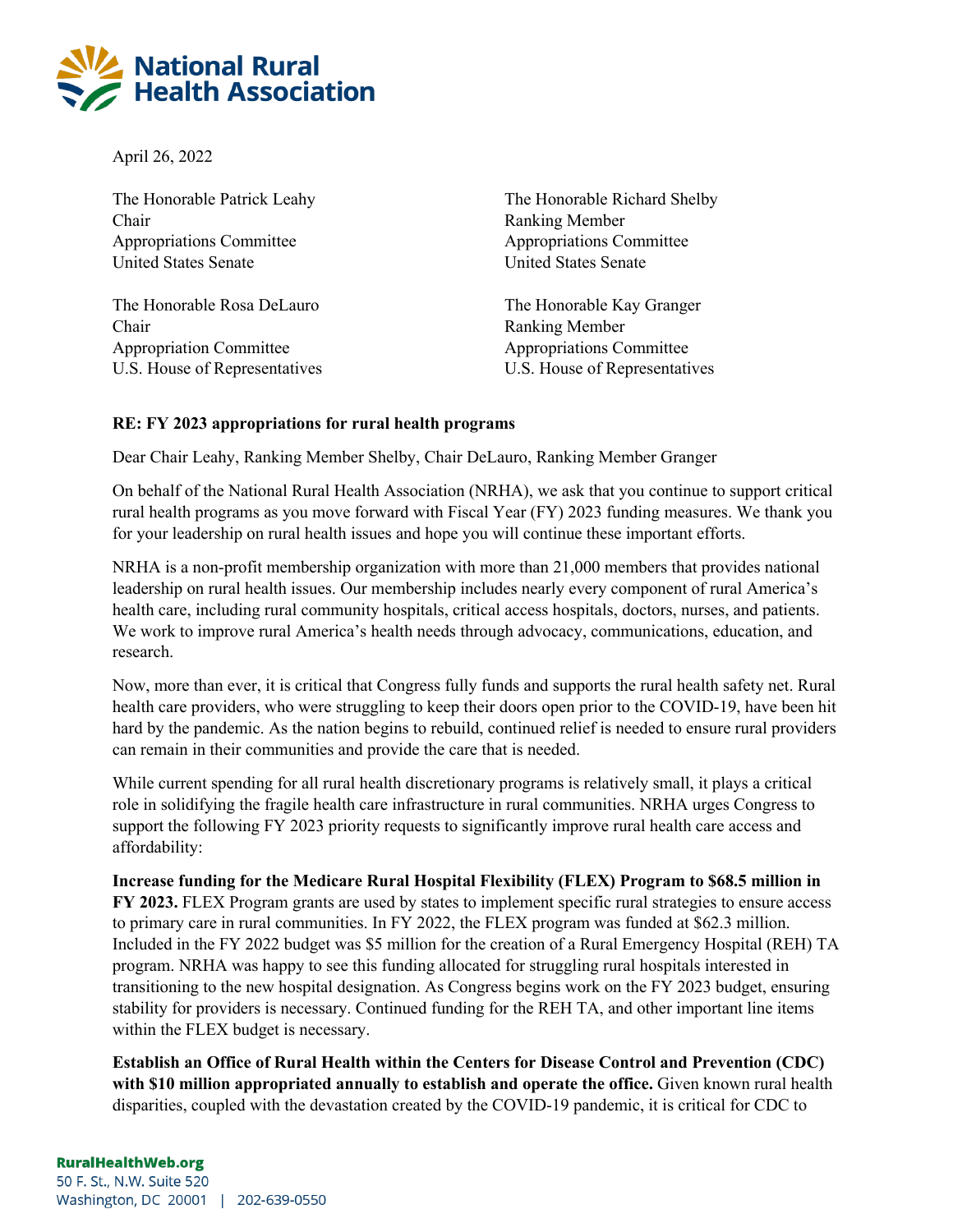

facilitate coordination with rural communities directly and serve as a direct resource for rural providers and patients. To improve CDC oversight and influence in rural America, this office will lead, and coordinate, activities designed to improve the health of rural populations. In the FY 2022 report language, CDC was tasked with evaluating the agency's rural-focused efforts and how to strengthen them. NRHA believes setting up the Office of Rural Health is a logical next step and will be a significant benefit for rural America's health.

**Expand the Rural Residency Planning and Development Program by providing \$13 million in FY 2023.** Workforce shortages have been identified by rural providers as one of the greatest challenges throughout, and coming out of, the COVID-19 pandemic. Expanding the Rural Residency Planning and Development Program helps expand the number of rural residency training programs and subsequently the number of physicians choosing to practice in rural areas. In order to ensure continued growth for the rural health workforce, NRHA requests \$12.7 million for this valuable program in FY 2023.

**Increase funding for the United States Department of Agriculture (USDA) Rural Hospital Technical Assistance program to \$5 million for FY 2023.** The USDA Rural Hospital Technical Assistance program was developed as a pilot program to help rural hospitals better manage their financial business strategies. With 138 rural hospitals closing since 2010, this program has been a proven solution to allow rural hospitals to avoid closure. In FY 2022, Congress appropriated \$2 million for this program. To provide support for the 453 rural hospitals currently operating on margins similar to those that have closed, NRHA requests \$5 million for this lifeline program in FY 2023.

**Provide sufficient funding for rural maternal health care programs of \$15 million in FY 2023.** With passage of the Consolidated Appropriations Act, 2022, Congress included the Rural Maternal and Obstetric Modernization of Services (Rural MOMS) Act. This legislation expands initiatives to address maternal health in rural areas. We request the Committee to provide robust funding to set up and support the programs within the Rural MOMS Act. In FY 2023, NRHA encourages Congress to provide \$10 million for the RMOMS program at HRSA to continue developing financially sustainable and integrated network models to increase access to maternal care in rural communities and to provide full funding of \$5 million to implement the newly authorized Rural Maternal and Obstetric Care Training demonstration to support training and improvements in obstetric training in rural community-based settings.

**Fully fund President Biden's request for \$10 million to stand up the Rural Health Clinic (RHC) Behavioral Health Initiative.** In the President's FY 2023 budget, \$10 million in funding was included to create the RHC Behavioral Health Initiative. Unfortunately, the COVID-19 pandemic has only underscored the behavioral health challenges facing our rural communities. NRHA encourages Congress to address this crisis by increasing the pool of behavioral health professionals practicing at RHCs in the rural communities with the most need.

## **Other rural health line items needing full funding in FY 2023:**

- Increase funding for the **State Offices of Rural Health** to \$14 million.
- Increase funding for the **Rural Health Care Services Outreach, Network & Quality Improvement Grant Programs** to \$90 million.
- Increase funding for the **Rural Health Research and Policy Development Program** to \$13 million.
- Increase funding for the **Rural Communities Opioid Response Program (RCORP)** to \$165 million.